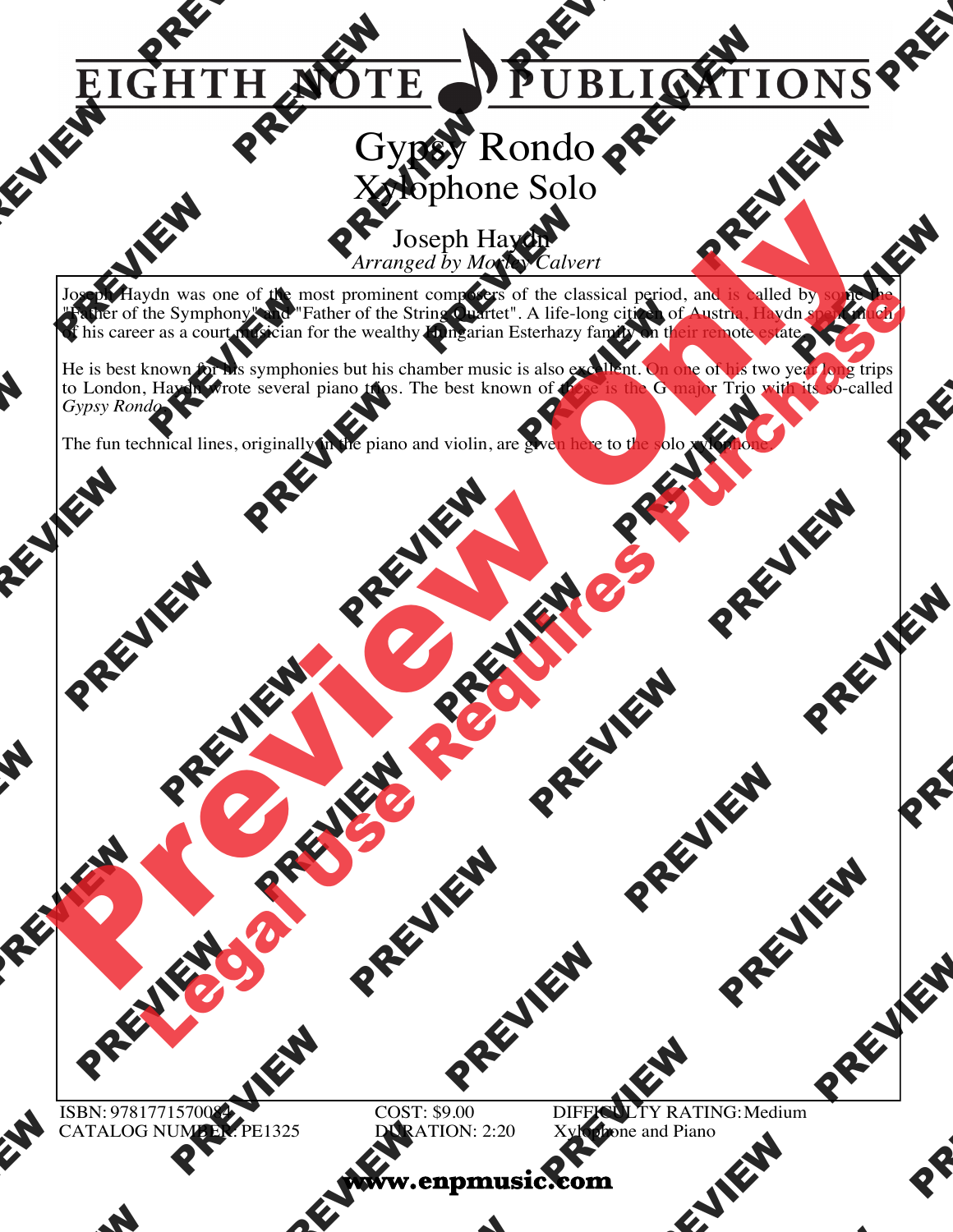*for Reece*<br>**GYPSY RONDO** 

GYPSY RONDO J. Haydn (1732-1809) *Arranged by Morley Calvert*



© 2013 **EIGHTH NOTE PUBLICATIONS** www.enpmusic.com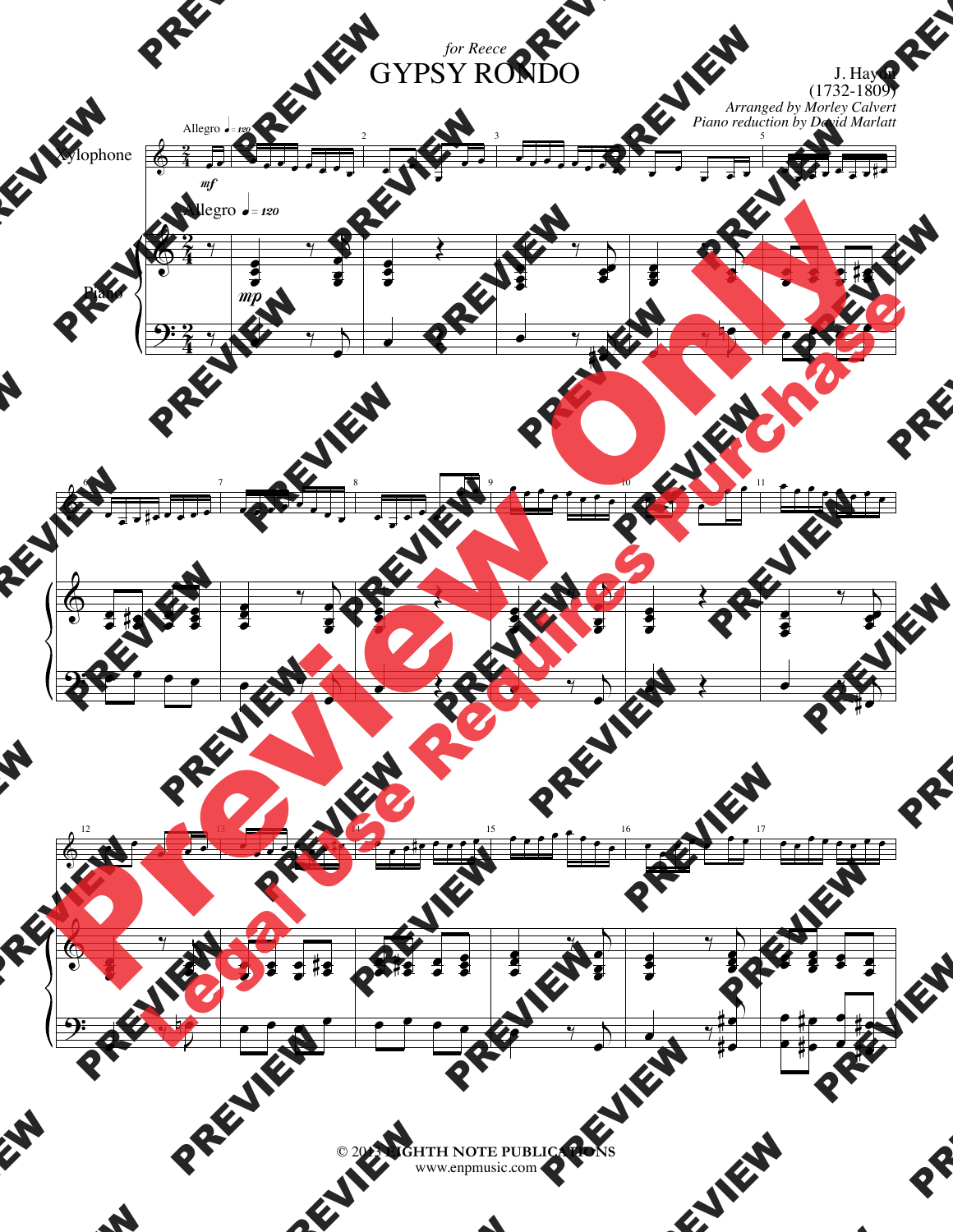





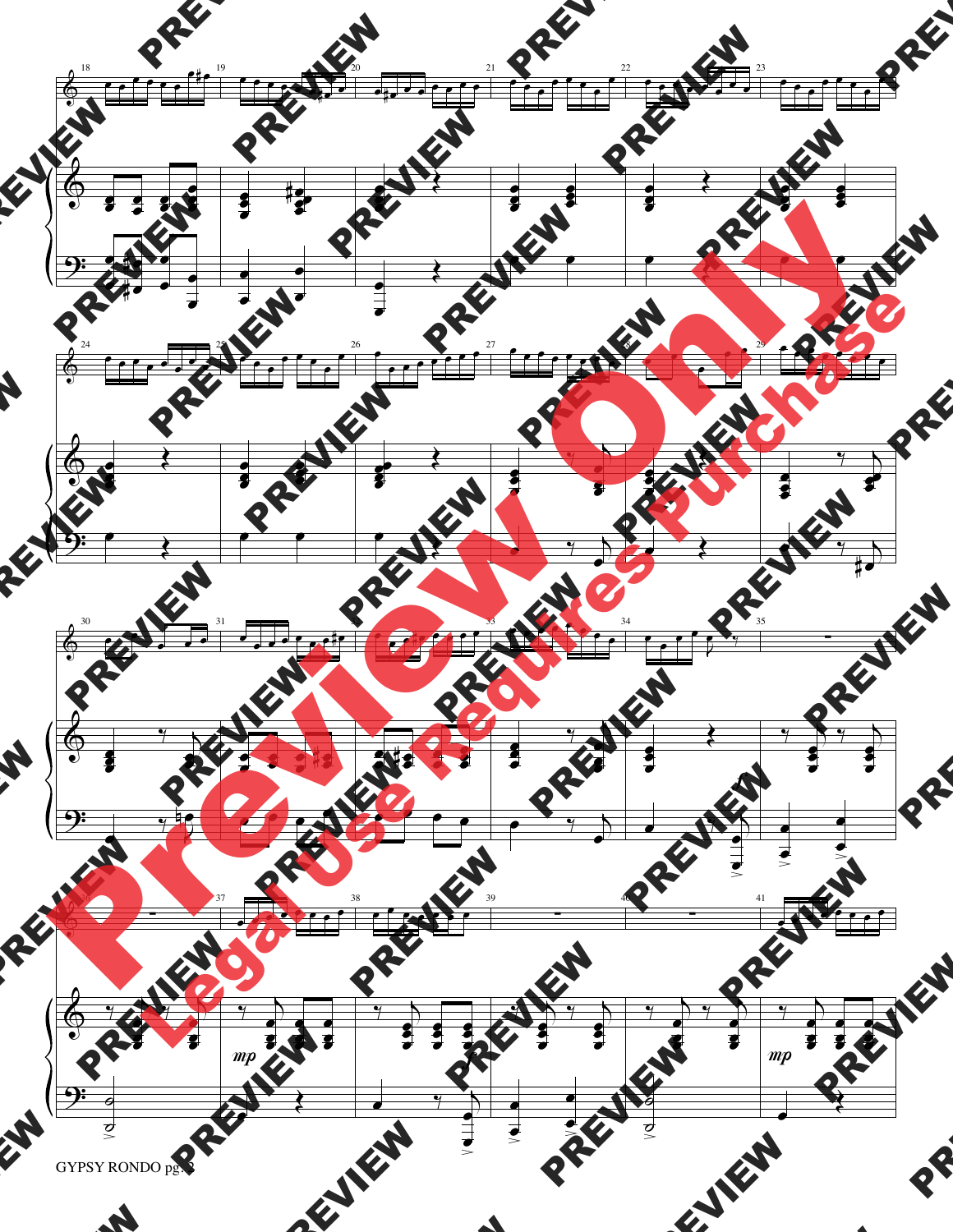

b

43

44

45

46

47

œ œ

42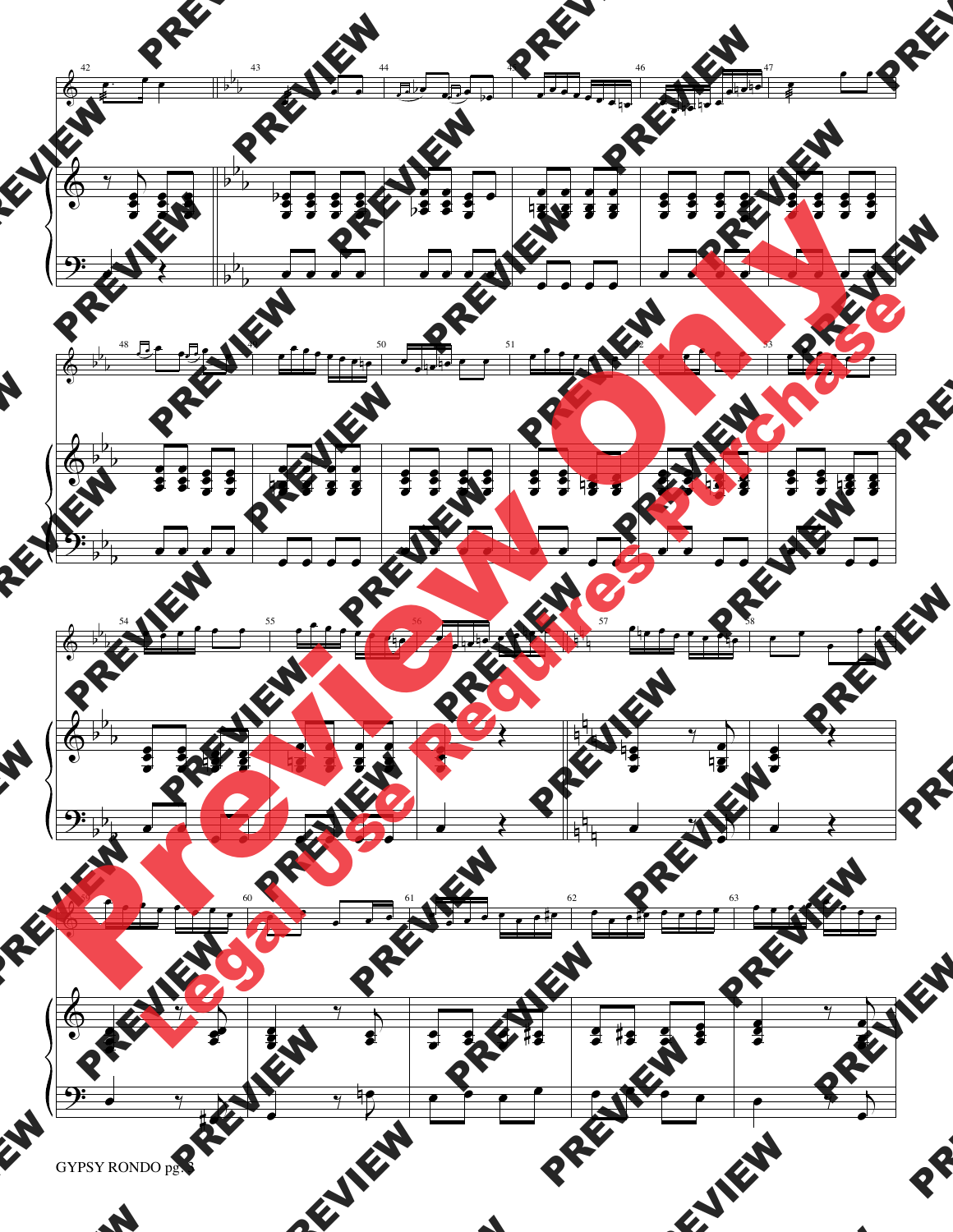